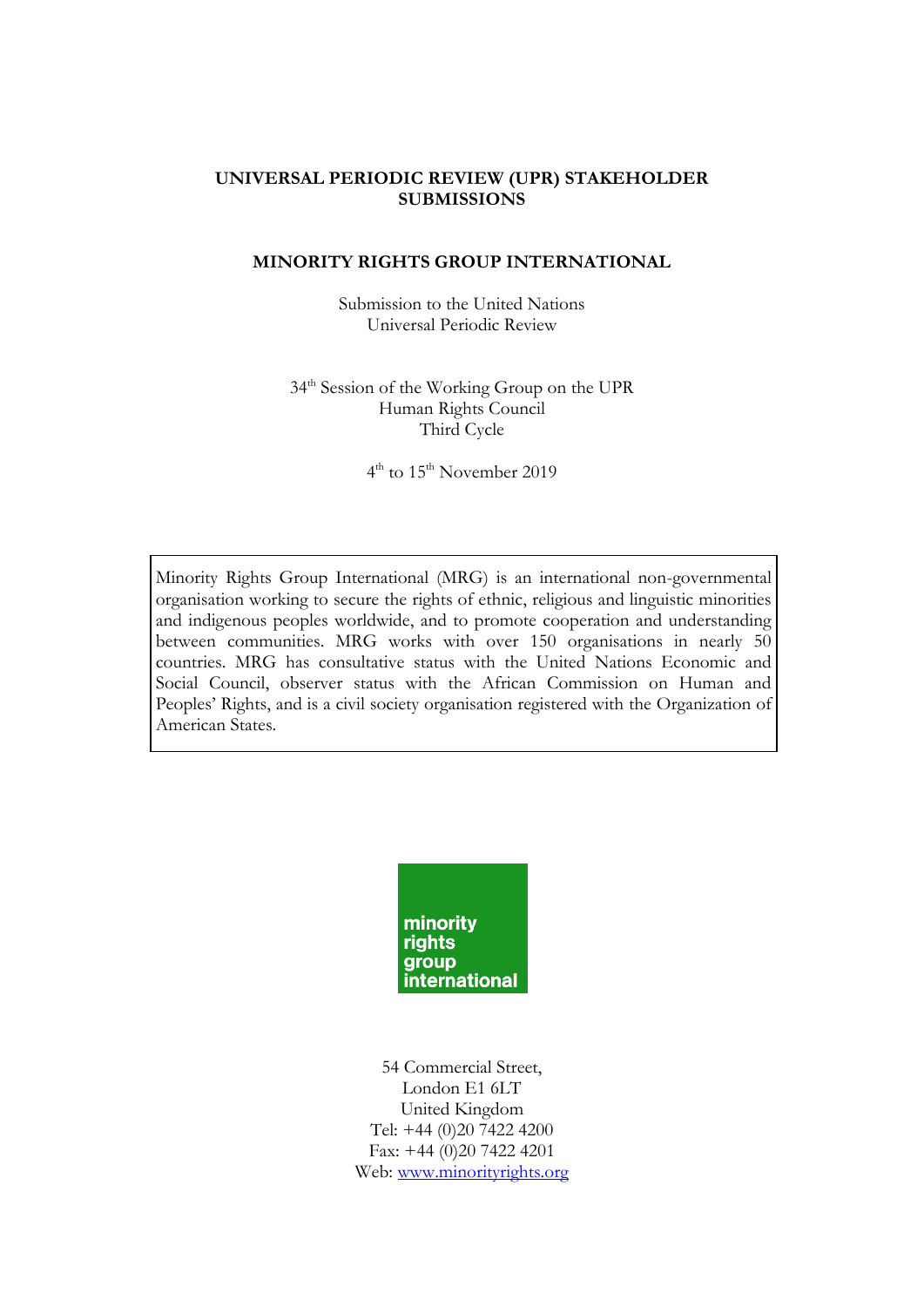# **I. Executive Summary**

1. This submission is made by Minority Rights Group International (MRG) in advance of the third periodic review of Bosnia and Herzegovina (BiH) at the Human Rights Council. It addresses two crucial areas of minority rights: participation in political life and protection from discrimination. It summarises MRG's observations on the progress and shortcomings of BiH in relation to the implementation of relevant accepted recommendations, in particular those that relate to removing discriminatory provisions from the Constitution and complying with the European Court of Human Right's (ECtHR) 2009 judgment in the *Sejdic and Finci* case. This submission also includes MRG's recommendations on how the Working Group should encourage the government of BiH to address these issues.

# **II. Removing discriminatory provisions from the Constitution and the electoral law and ensuring the effective participation of minorities in political life**

Recommendations accepted: 107.119, 107.120, 107.121, 107.122, 107.123, 107.124, 107.125, 107.126, 107.127, 107.128, & 107.129

- 2. The political marginalisation of non-constituent citizens entrenched in the Constitution of BiH leaves minority groups with limited decision-making power in the government. Until the Constitution and the electoral law are amended to comply with the ECtHR's judgment in the *Sejdic and Finci* case, minorities will continue to be excluded from representation in the tripartite Presidency and the House of Peoples of the Parliamentary Assembly (HoP).
- 3. By way of background, BiH's Constitution provides for an electoral system based on a strict division into Bosniak, Croats and Serbs, who are defined as the nation's "Constituent Peoples". This system excludes all other citizens (defined in the Constitution as "Others"), including Jews, Roma and other national minorities who have lived in BiH for centuries, from standing for election to either the three-member presidency or the HoP. In 2009, in its judgment in the *Sejdić and Finci* case, the ECtHR concluded BiH had violated Protocol 12 and Article 14 in conjunction with Article 3 of Protocol 1 of the European Convention on Human Rights. Accordingly, BiH had to amend its Constitution and electoral laws to bring them into compliance with the Convention.
- 4. It has now been more than 9 years since the ECtHR issued its judgment in the *Sejdic and Finci* case and even though BiH has taken some steps towards implementing the judgement this is still far from being meaningful. Indeed, Bosnia established a working group and an *ad hoc* Joint Commission of both Houses of Parliament in 2010 and 2011 respectively, each tasked with drafting proposed amendments to bring the Constitution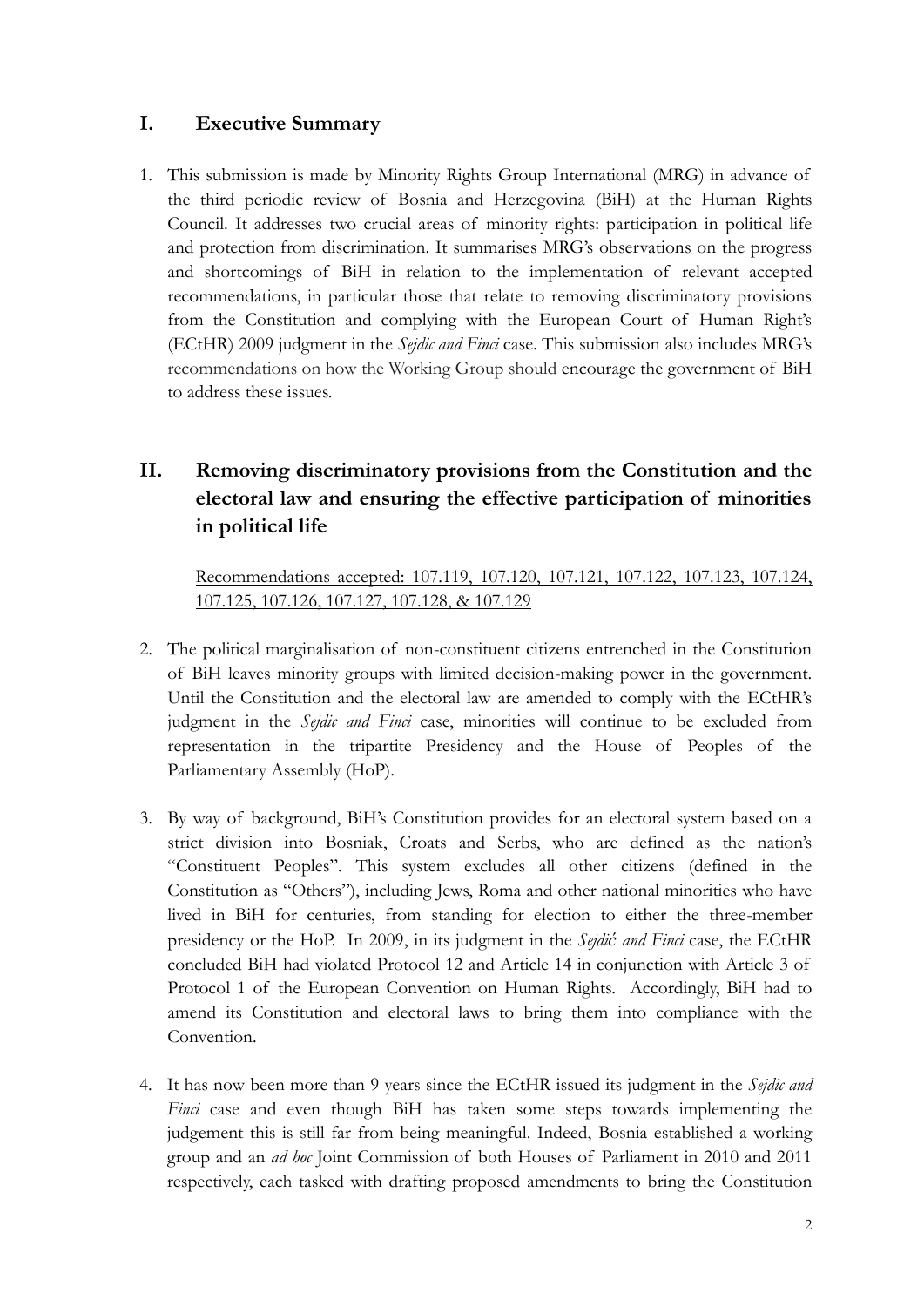and electoral law in line with the ECtHR's judgment, however, MRG is concerned neither achieved any tangible results.

- 5. The Court acknowledged the continuous failure of Bosnian authorities to execute the *Sejdic and Finci* judgment and the consequences of such non-implementation in the *Zornic v. Bosnia and Herzegovina* case. The case concerns a Bosnian citizen who refuses to declare affiliation to any particular ethnic group and is therefore prevented from being elected to the Presidency or the House of Peoples. The Court found that BiH had again breached the Convention and noted that the violation was a direct result of the authorities' failure to execute the *Sejdic and Finci* judgment. The Court further added that nonimplementation "not only is an aggravating factor as regards the State's responsibility under the Convention for an existing or past state of affairs, but also represents a threat to the future effectiveness of the Convention machinery."<sup>i</sup>
- 6. Accordingly, in September 2015, BiH's Council of Ministers adopted an Action Plan for implementation of the *Sejdic and Finci* and *Zornic* judgments. The Action Plan contemplated the creation of a Task Force charged with "drafting amendments to the Constitution and electoral legislation, and prescribed measures, activities, bodies responsible for each activity and timeframes for the execution of the judgments." However, due to the lack of political will, two caucuses of the HoP failed to appoint any representatives to the Task Force. This impasse has effectively stalled the process to date. It appears evident from BiH's most recent submission to the Council of Europe that the government is no closer to drafting the constitutional and legislative amendments necessary to implement the judgments.<sup>iii</sup>
- 7. Importantly, the lack of meaningful minority representation in the political consultation process vis-à-vis the implementation of the *Sejdic and Finci* and *Zornic* judgments continues to be of great concern. In particular, BiH authorities have not indicated to what extent the Task Force process will incorporate meaningful consultation of minority communities (if any). Such participation is necessary to ensure that changes arising from implementation of the judgment do not have a detrimental impact on their participation through, for example, changes to electoral district boundaries. The absence of any provisions that ensure meaningful minority participation in the implementation process is a further manifestation of the problem of discrimination and exclusion from access to political decision-making addressed in the Court's judgments; it is also contrary to international and regional standards of minority rights protection.<sup>iv</sup>
- 8. Despite declared commitments from the Bosnian government that it will take the necessary steps to implement the judgments<sup>y</sup>—including by accepting the abovereferenced recommendations during the second cycle of the Universal Periodic Review in 2014—and repeated calls by the Council of Europe<sup>vi</sup> and the European Union<sup>vii</sup> to take such steps, to date, Bosnia's political leaders have failed to reach a consensus and amend the Constitution and election law to bring them in compliance with the judgment.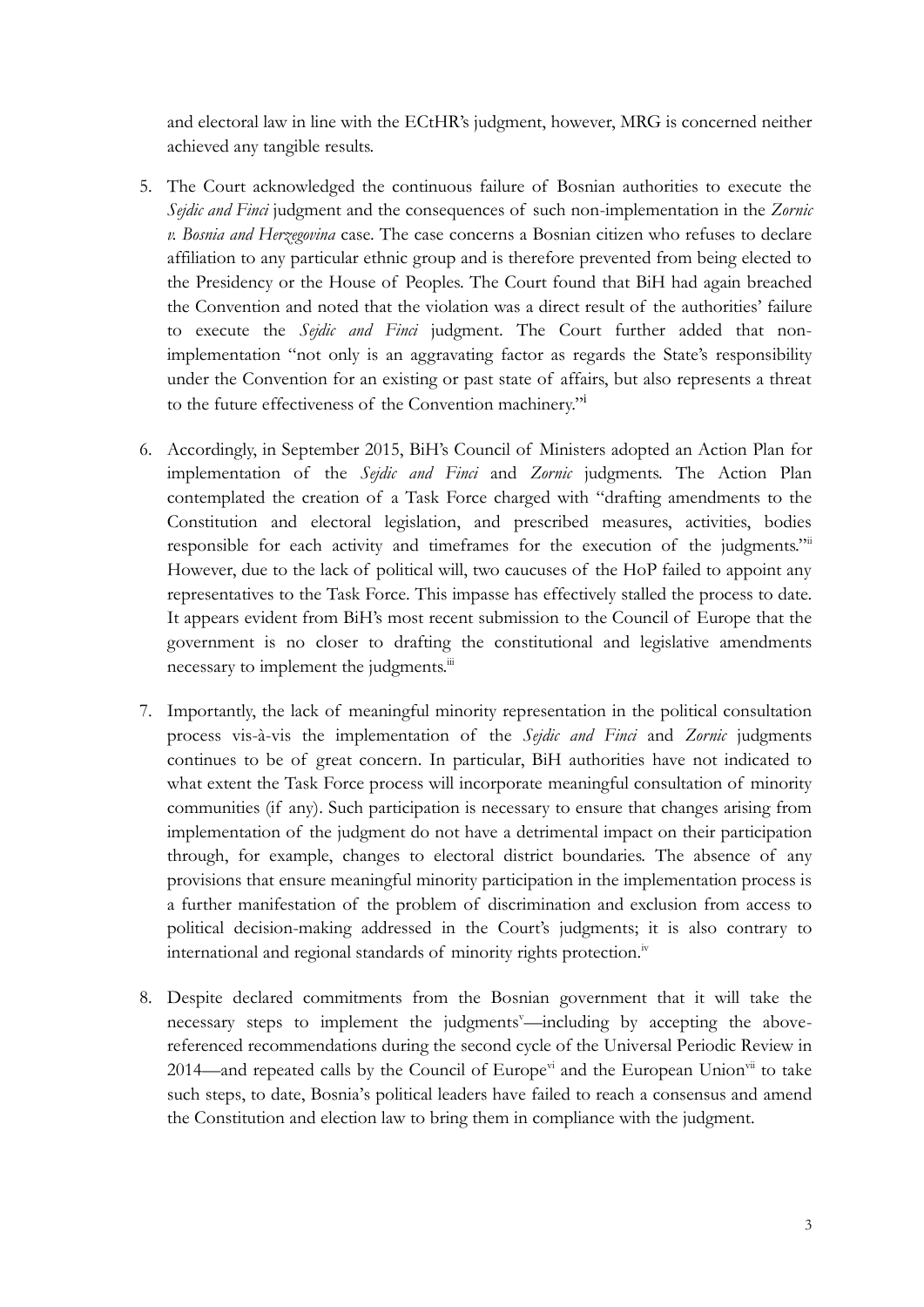- 9. BiH's failure to implement any of the necessary amendments has resulted in three national elections taking place in contravention of the European Convention on Human Rights, under a system that is considered fundamentally discriminatory by the ECtHR. This state of affairs not only perpetuates an unacceptable discriminatory political system, it also taints the legitimacy of Bosnia's elected bodies.
- 10. Furthermore, the special privileges the national Constitution affords to the Constituent Peoples are mirrored in the local laws and constitutions of the governments and public institutions at all levels, which must also be amended and brought in line with the ECtHR's judgments. Based on a preliminary study, in addition to BiH's Constitution, at least 20 laws and regulations would also need to be amended in accordance with the *Sejdic* and Finci (and now, also, Zornic) judgments.<sup>viii</sup>

### **III. RECOMMENDATIONS**

1

## **MRG asks the Working Group to make the following recommendations to Bosnia and Herzegovina:**

- 11. Adopt without further delay measures necessary to implement the *Sejdic and Finci* and *Zornic* judgments of the ECtHR.
- 12. Ensure that minority groups in BiH have the opportunity for effective participation in the consultation process aiming to find solutions to implement the ECtHR's judgments and to carry out necessary legal reforms to remove ethnic discrimination in political participation.
- 13. Amend all constitutions, laws and regulations to end ethnic discrimination in political participation against national minorities.

<sup>i</sup> *Zornic v Bosnia and Herzegovina*, European Court of Human Rights, Application No. 3681/06, Judgment, 15 July 2014.

ii Communication from Bosnia and Herzegovina concerning the Sejdic and Finci group of cases against Bosnia and Herzegovina (Application No. 27996/06), DH-DD(2016)1154, 20 October 2018.

iii Communication from Bosnia and Herzegovina concerning the case of *Sejdic and Finci v. Bosnia and Herzegovina* (Application No. 27996/06), DH-DD(2017)380, 31 March 2017.

<sup>&</sup>lt;sup>iv</sup> The right of everyone to participate in the conduct of public affairs is outlined in Article 25 of the International Covenant on Civil and Political Rights (ICCPR). The UN Declaration on the Rights of Persons Belonging to National or Ethnic, Religious and Linguistic Minorities elaborates on ICCPR Article 25 by stating that 'persons belonging to minorities have the right to participate effectively in cultural, religious, social, economic and public life' (Article 2(2)) and the right to 'participate effectively in decisions on the national, and where appropriate, regional level concerning the minority to which they belong or the regions in which they live' (Article 2(3)).

Furthermore, Article 15 of the Council of Europe's Framework Convention for the Protection of National Minorities (FCNM)<sup>iv</sup> explicitly requires states "to create the conditions necessary for the effective participation of persons belonging to national cultural, social and economic life and in the public affairs, in particular those [matters] that affect them."